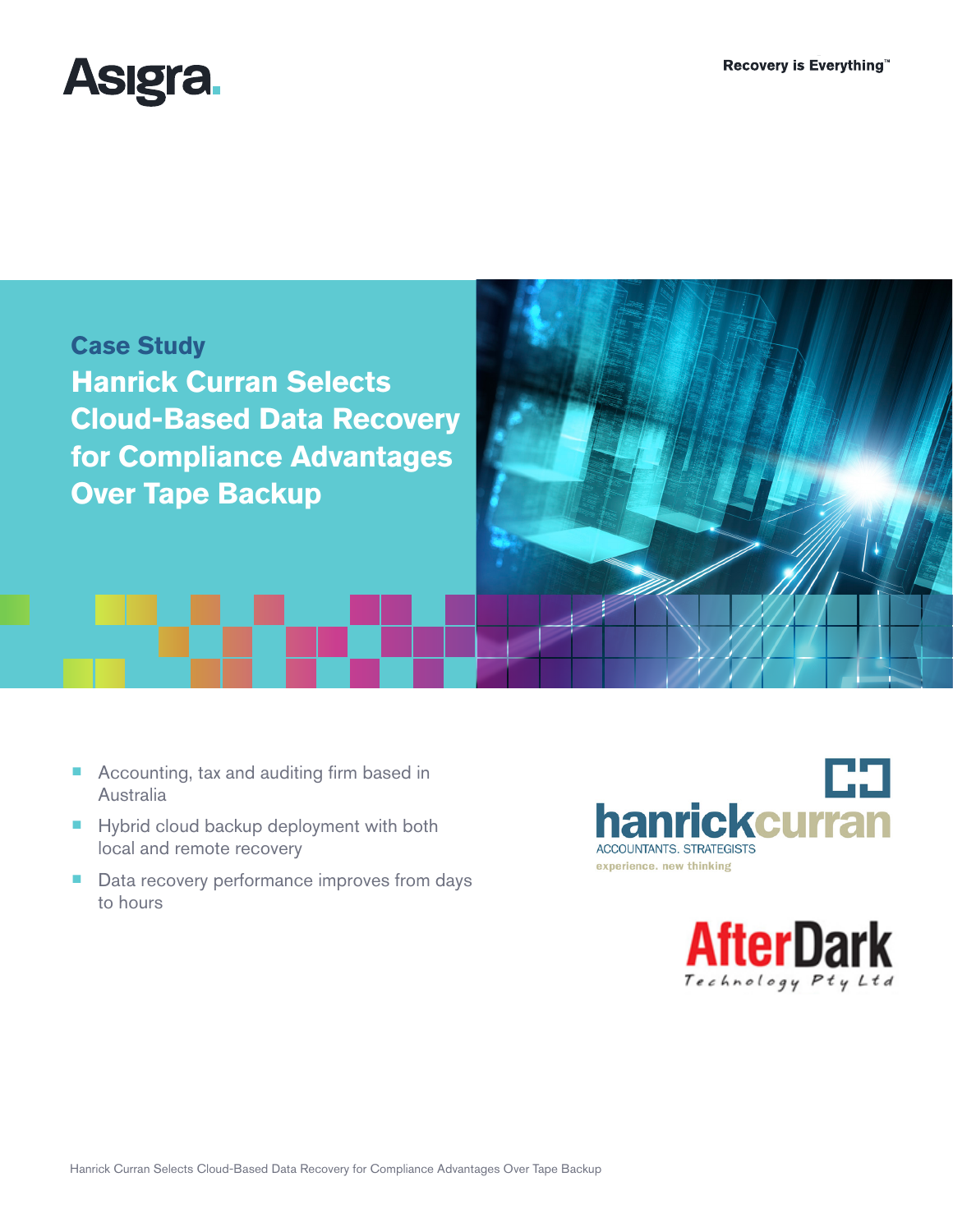

# **SUMMARY**

Accounting and business advisory firm Hanrick Curran Pty Ltd. was a longtime user of tape-based backup solutions to protect the data at its 120 employee location in Brisbane, Australia. In 2012, the firm began to question the ability of tape backup to meet regulatory mandates. As well, it was having issues with data retention and the recovery of data in a timely manner. After a formal review, the organization found that tape was impractical as a long term data retention solution because of concerns that files would not be available 7-10 years later if needed. Furthermore, the firm realized that it was taking too long to recover data and spending too much time on the management of its tape backup platform. After a review of cloud-based data recovery technology, the firm decided to switch to After Dark's cloud backup service powered by Asigra.

#### **CUSTOMER OVERVIEW**

Hanrick Curran Pty Ltd was established in 1984 and provides top-tier accounting services across Queensland, Australia and to corporate clients worldwide. The firm's skilled team is comprised of top Brisbane accounting professionals, all dedicated to offering individually tailored, strategic accounting solutions and advice to clients in the areas of taxation & business, forensic services, audit & assurance, business valuations, superannuation, strategic planning, business improvement and human resources. With the growth of the organization and increasing requirements to meet compliance regulations, Hanrick Curran sought a backup solution to comply with mandates while improving operational performance.

#### **BUSINESS SITUATION**

Tape backup had been the primary data protection technology for Hanrick Curran since the founding of the company. However, a growing number of business requirements and regulatory issues continued to surpass the capabilities of tape resulting in the need to modernize its backup infrastructure. Because several hundred tapes were stored offsite, this exposed the data to potential loss and unauthorized access. Additionally, data recovery involved the retrieval of tapes from the offsite repository and required cumbersome search technology to identify the location of missing data. This process often required days or weeks, accelerating the need for a higher performing solution. Furthermore, recoverability of long term retention data was brought into question, challenging the reliability of tape as a backup medium.

### **ENVIRONMENT**

- Protection of more than 50 servers virtualized on VMware, eight physical servers with Fibre SAN
- Coverage of a diverse range of applications, including Microsoft Exchange, MYOB (enterprise SQL backup database), BigHand dictation software, MS Word, Excel, etc.
- Hybrid cloud backup deployment with both local and remote recovery capabilities.

## **ASIGRA CLOUD-BASED DATA RECOVERY DELIVERS**

- Single integrated solution for all data protection needs
- Policy-based protection based on the user's IT environment and recovery requirements
- Optimization of IT resources for enhanced utilization
- Data encryption that secures data in-flight and at-rest with full support of Australian compliance requirements
- High performance data recovery compared to tape.
- **"** Data security is one of our top IT priorities to maintain the privacy protection of client data. To their credit, After Dark Technology and Asigra deliver a complianceready solution that assures us in knowing that all data is secure and our processes compliant with corporate and governmental mandates.<sup>77</sup>

**Mark Sheridan, Partner, Hanrick Curran Pty Ltd.**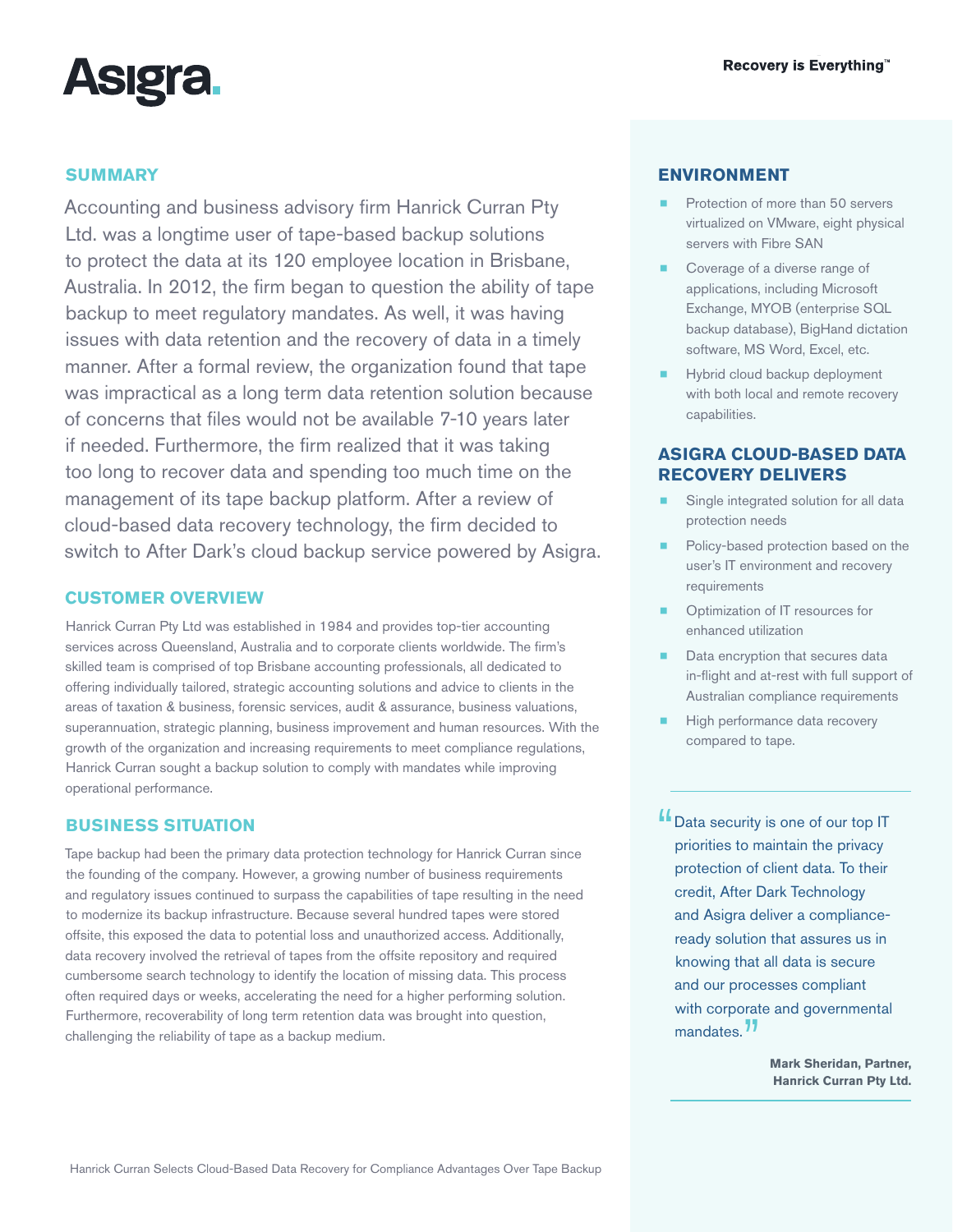

In response, Hanrick Curran worked with IT services provider, [After Dark Technology Pty. Ltd.](http://www.adit.net.au/), to deploy a cloud-based data recovery solution powered by Asigra. After Dark Technology is a Brisbane, Australia based IT provider that focuses on understanding the needs of their business customers and providing a complete IT solution that is deployed by a team of trained and certified professionals. The new backup technology promised to return precious IT resources by offering dramatically faster and more reliable recoveries without the cumbersome management or time requirements.

"As a financial services business, it is critical that client data is accessible and securely stored. Equally important is the ability to retain data over extended periods of time. Our tape-based solution was falling short on several fronts relegating it to history as we modernised our backup infrastructure with a solution that offered both local and remote recovery and the ability to meet our security and recovery time objectives.<sup>77</sup>

**Chris Holland, IT Manager, Hanrick Curran Pty Ltd**

## **SOLUTION**

After Dark Technology's cloud backup service was deployed in a hybrid configuration without agents across a combination of physical and virtual servers. This included a total of 40 virtual servers and six physical servers. While workstation, desktop and mobile device backup has not been integrated as of this point, this future capability was an important consideration. Applications in use by Hanrick Curran include Microsoft Exchange, MYOB (enterprise SQL backup database), BigHand Digital Dictation, MS Word, Excel and other office and productivity applications.

The solution delivered by After Dark Technology is powered by Asigra Cloud Backup™ software, the industry's leading cloudbased data recovery software with over one million installations worldwide. The software is built for efficient operation and easily integrates with public, private and hybrid cloud architectures.

Asigra's agentless software architecture provides for simple deployment and hands-free management while providing advanced features that include global deduplication, automated mass deployment, autonomic healing and validation restore capabilities. Hanrick Curran highlighted following capabilities as key factors for selecting the solution:

- Support for both physical and virtualized IT environments
- High performance local and remote backup and recovery
- Long-term data recoverability to meet compliance mandates
- **[NIST FIPS 140-2 certified security](http://www.asigra.com/fips-140-2-certification-backup) with AES-256 encryption** in-flight and at-rest.

#### **RESULTS**

As a longtime customer of After Dark Technology, Hanrick Curran was pleased with the service and support of the IT provider. Coming up on the second year anniversary of its cloud backup deployment, Hanrick Curran noted several advantages that the solution has brought to the organization. First is the modernized approach to data protection which has increased the efficiency of the organization dramatically. IT personnel that had previously been mired in tape-based management projects were now untangled from those tasks and reassigned to more strategic IT initiatives to support revenue growth. Data recovery performance has also improved an order of magnitude, going from days to hours since the switch from tape. No longer must backup tapes be recovered from their offsite vault for access. Instead, After Dark receives a request from Hanrick Curran and returns the lost data within hours or minutes.

As an Australian financial services organization, Hanrick Curran is subject to the rules and regulations concerning personally identifiable information (PII). According to the Privacy Act of 1988 and Privacy Amendment (Private Sector) Act of 2000, there are 13 Australian [Privacy Principles \(APPs\)](http://www.privacy.gov.au/publications/npps01.html)<sup>1</sup> regulating the collection, use and disclosure of personal information by private sector organizations. Backup and recovery data falls under "Use and Disclosure" and requires that organizations must not disclose or cause, files and the backup system that protects these environments.

In support of Hanrick Curran's compliance requirements, Asigra Cloud Backup encrypts data in-flight and at-rest using AES-256 encryption. Additionally, Asigra is FIPS NIST 140-2 certified for the highest level of third-party security certification available. The Federal Information Processing Standard (FIPS) is an

<sup>1</sup> Australian National Privacy Principles, Privacy Fact Sheet, [http://www.privacy.gov.au/privacy/privacy-resources](http://www.privacy.gov.au/privacy/privacy-resources/privacy-fact-sheets/other/privacy-fact-sheet-2-national-privacy-principles) [privacy-fact-sheets/other/privacy-fact-sheet-2-national-privacy-principles](http://www.privacy.gov.au/privacy/privacy-resources/privacy-fact-sheets/other/privacy-fact-sheet-2-national-privacy-principles)